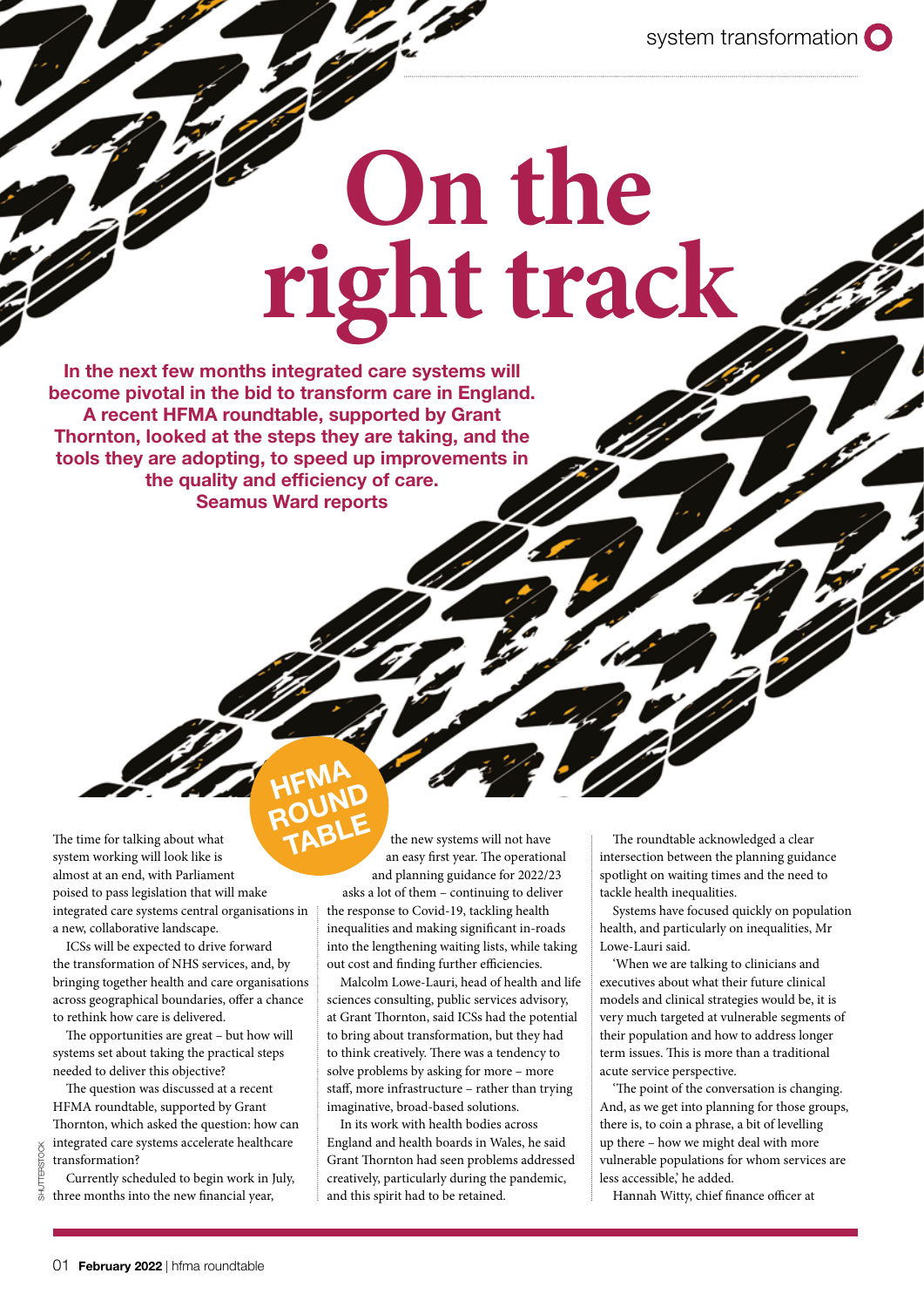

Central and North West London NHS Foundation Trust, asked where accountability for addressing health inequalities should sit across systems – which services should be offered at place level, for example?

Systems had a key role to play in the provision and analysis of data, including how inequalities are having an impact on the needs of people attending A&E, or whether they led to accessing care much later, adding unnecessary cost.

Systems must provide the right data to stimulate and inform conversations on place-based needs and subsequent pressure on acutes, Ms Witty said, adding that it was important these conversations included local authorities and the voluntary sector, as well as all NHS providers.

#### Community access

Community-based organisations, including faith leaders, had played a huge role in increasing vaccination rates, and similar help had to be enlisted to address inequalities.

'We need to make our services more available in a way that works for these communities to address current inequalities,' said Ms Witty.

'It's about how you give those local providers the platform to reach into the communities, to ensure that they are accessing services in a way that works for them, and ultimately treating them in our less expensive settings, in places

## **Participants**

- **O** Tracey Bleakley, Norfolk and Waveney CCG
- **O** Stephen Bloomer, North West London CCGs and Integrated Care System
- **O** Lee Bond, Hull University Teaching Hospitals NHS Trust and Northern Lincolnshire and Goole NHS Foundation Trust
- **O** Mike Emery, Herefordshire and Worcestershire CCG
- **O** Nigel Foster, Frimley Health NHS Foundation Trust
- **O** Andy Hardy, University Hospitals Coventry and Warwickshire NHS Trust
- **O** Phil Johns, Coventry and Warwickshire CCG and Coventry and Warwickshire ICS
- **O** Malcolm Lowe-Lauri, Grant Thornton
- **O** Lee Outhwaite, Chesterfield Royal Hospital NHS Foundation Trust and Derbyshire Community Health Services NHS Foundation Trust
- **O** Peter Saunders, Grant Thornton
- **O** Suzanne Tracey, Royal Devon and Exeter NHS Foundation Trust and North Devon NHS Trust
- **O** Hannah Witty, Central and North West London NHS Foundation Trust

that are closer to home, in places that work better for them.'

Lee Outhwaite, chief finance officer at Chesterfield Royal Hospital NHS

Foundation Trust and Derbyshire Community TABLE

Health Services NHS Foundation Trust, believed that in a post-commissioning NHS 'we won't have anyone to blame when the money runs out'.

HFMA ROUND<br>ROUND

'We need to do something different now, and we have got to think about practical alternatives about how we defragment care.'

A different community and third-sector response to chronic disease and frailty was needed, for example.

'If we were really to lean into what we are trying to do about different partnership working around chronic disease and frailty, a lot of the other priorities within that overall planning framework might sort themselves out,' said Mr Outhwaite.

An alternative service could mean, for instance, social prescribers in the local community trust, enabling referrals to Citizens Advice for help with benefits claims.

'This is about getting into the real causes of why people sometimes get into NHS services and get medicalised in a way that they don't need to,' continued Mr Outhwaite. 'It's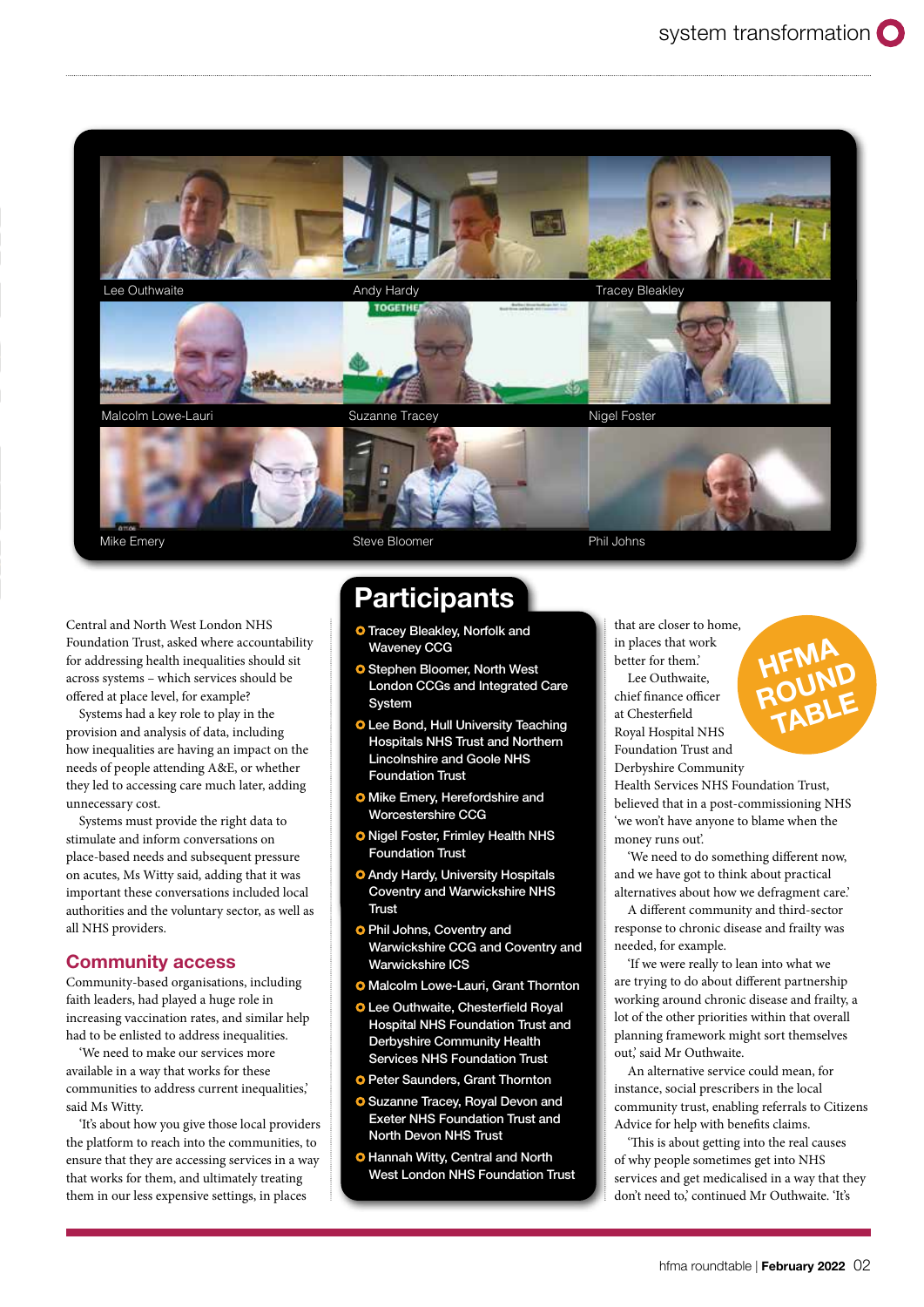about building and propagating that work. I think a lot of people are getting into that space, but it's different and it's novel, and it's contentious. And it isn't measured in finished consultant episodes.'

University Hospitals Coventry and Warwickshire NHS Trust chief executive Andy Hardy said the integration agenda had led system partners, including acute providers, to

**HFMA** 

talk about and address health inequalities. Attendees agreed that data would play a central role in bringing forward such a system-wide response. ROUND<br>ROUND TABLE

'We've got so much data between us that previously we would have never

shared or triangulated,' Mr Hardy said. 'It starts to give us a feel for what patients are actually getting access to or not getting access to.

'We've analysed the patients we've treated on an elective basis since the beginning of Covid, and I'm ashamed to say that, through no fault of our own, we identified that in all but one specialty, people in the most affluent postcodes we serve are the ones who have been treated the most. They are playing the system better. They've got personal agency.'

#### Tackling the backlog

How the NHS addresses the current estimate of six million people waiting for treatment in England could have a positive or negative impact on inequalities, he added.

The Coventry and Warwickshire trust has created a tool to see the individuals behind the numbers. Mr Hardy explains: 'We look at what difference we can make by treating person A quicker than treating person B. We can share that tool, which is quite enlightening.'

But going further could raise ethical questions – for example, if two people are waiting for a hip replacement and one is economically active and the other retired, should this be taken into account when prioritising their cases? 'Are we going to get into these conversations?' asked Mr Hardy. 'I think we need to.'

An analysis of waiting list data over the previous 30 months in Frimley Integrated Care System – which included shared data between health and local authority partners – did not find any significant variation in terms of ethnicity, deprivation or any other common indicators, once a patient had joined the waiting list.

However, for Nigel Foster, executive director of finance at Frimley Health NHS Foundation

### Data opportunity

Using data to help make decisions about healthcare services, and how they can be improved, is not as simple as pressing a button. Roundtable participants heard that there were barriers to the use of digital information, including restrictions from regulators. But solutions may be available.

Provider collaboratives could have a role in analysing this data to augment care and defragment it, so that it is delivered by the most appropriate provider and in a more efficient way.

Mr Emery said there had been mature discussions on data sharing across his local system in Herefordshire and Worcestershire. He agreed that providers had to be at the heart of this activity.

But systems also had to have a 'grown up' conversation with the public about the uses of their data. In Wales, the NHS has made a data promise to the public, committing to use individuals' data to improve their health and make better healthcare decisions.

Hannah Witty said a study in North West London analysed mental health data, partly to inform spending decisions under the mental health investment standard, targeting it where it will benefit patients most.

Getting the green light from information governance colleagues felt like a long process, she said, though she fully appreciated they have an important job protecting patients' data.

But, having brought together multiple datasets across local authority areas, they are now able to begin identifying the hotspot areas where investment is needed. The work was commissioned by the mental health provider collaborative, but upcoming workshops will bring together a range of organisations, including local authorities, to agree practical steps from the issues raised in the analysis.

Three priority areas are emerging – as well as hotspot areas where there are mental health needs now, they are examining future demand, working on the hypothesis that further unmet need for physical and mental health services will be found. And, later in the planning cycle, there will be an opportunity to review and specify how services are delivered – the analysis has identified variation in service provision.

'It's about engagement with those communities, engagement with the voluntary sector in those places, with local authorities and with the communities themselves, where you can really start to transform the service offer to meet the needs of that community,' she added.

Mr Lowe-Lauri said some systems were at the early stages of using their data, discovering the information they hold, but there were wide variations in quality. 'There's something about data quality and getting that right. There's something about using the data you've got intelligently to attack specific disease areas, and there's something about just finding out where you're at to connect up the dots,' he said. • The HFMA's *Integrated care system finance and governance guidance map* brings together key resources for ICSs – see **[hfma.to/mar221](https://www.hfma.org.uk/publications/details/integrated-care-system-finance-and-governance-guidance-map)**



"It's about how you give local providers the platform to reach into the communities" Hannah Witty

Trust, who also has responsibility for data and analytics and estates across the ICS, this raised questions. 'For me,' he said, 'it was about how to move the analysis back earlier – because it's not about who is on the waiting list, it's about those who are not on the list and perhaps should be.

'Also, given the size of the backlogs we all have, one of the key bits of work will be trying to maintain people's health while they're on the waiting list,' continued Mr Foster.

'That's a particular focus for us at the moment with our *Waiting well* campaign, which for the next two or three years is going to be pretty important for all of us.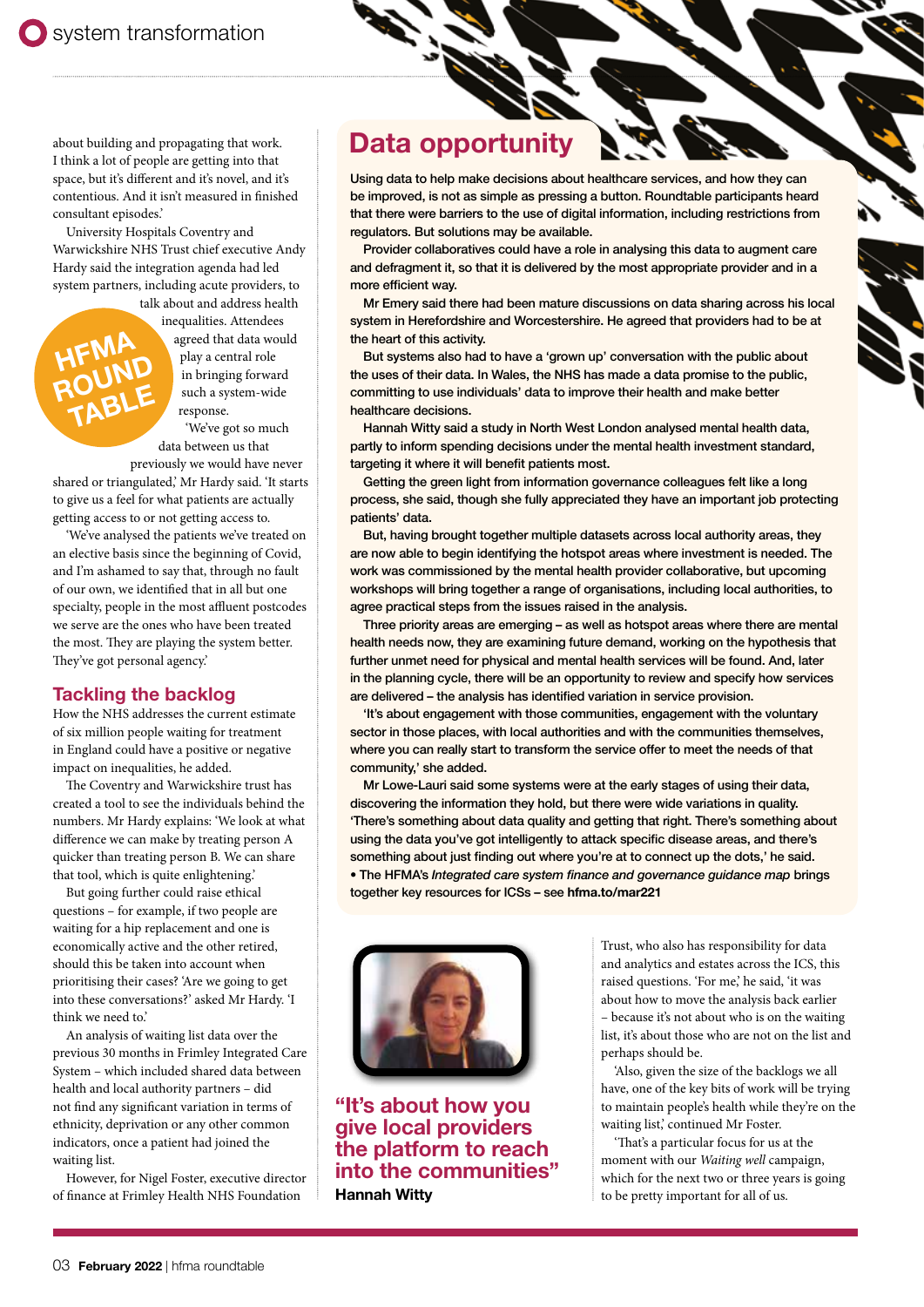'I think there will be different rates of deterioration of our patients while they're on that waiting list and that may well come back to differences in terms of inequalities.'

Longitudinal datasets allowed the NHS to look at the long-term impact of care on individual patients, added Mike Emery, director of digital strategy and infrastructure at Herefordshire and Worcestershire Clinical Commissioning Group.

'We have a huge opportunity to make better use of our data because we're beginning to see the tools that can mine it and use it, which is really exciting.

'It's all very well having the data – we need to understand whether some of those interventions are successful and measure those impacts.'

Systems must work with primary care networks (PCNs) to provide appropriate information and analysis to primary care networks, Mr Emery said.

'They've got a really important role to play. We are working with our primary care networks to see how data is best presented and facilitate the discussions about how they can identify where PCNs and partners can target their interventions.'

Analysis had to be relatively easy to understand. 'If I present them with a very complex data analysis, that's not going to work. It's got to be meaningful, and we've got to develop something jointly, we've got to understand how it's going to make a difference to their practice and their patients.'

#### Complexity issues

The complexities of systems will make it difficult to tackle health inequalities, the roundtable heard. Lee Bond, chief finance officer at Hull University Teaching Hospitals NHS Trust and Northern Lincolnshire and Goole NHS Foundation Trust, until recently led the finance function at Humber Coast and Vale Integrated Care System.

The demographics of the system – ageing and relatively affluent in Harrogate to the north of the patch, but with some of the most deprived wards in the country in Hull and Grimsby to the east – make it tricky to address inequalities across the whole patch in a way that everyone recognises and supports.

Mr Bond said: 'If I go to the north of my patch, and say: "We're going to level up over the next five years and focus on the most deprived areas at the expense of your populations", they may find it intellectually hard to resist, but quite clearly they would say: "Hold on a minute, our populations have needs as well".



"This is about getting into the real causes of why people sometimes get into NHS services and get medicalised in a way that they don't need to"

Lee Outhwaite

Bridging that gap is a massive challenge facing ICSs. 'This will start to manifest itself when we understand the financial aspects of what we're being asked to do over the next one to three years,' said Mr Bond.

'That will put a fine point on it, and I think it will draw some people out in terms of whether or not they're just talking about integration and levelling up, or whether or not they actually mean it.'

Steve Bloomer, North West London (NWL) Integrated Care System chief finance officer,

> **HFMA** ROUND<br>ROUND TABLE

said proposals to move funding from one area to another can be challenging as moves between local authority boroughs can attract the attention of politicians.

'One of the more successful tactics in NWL has been to target our new money or investment funding into the areas of need based on our inequality data,' said Mr Bloomer.

'An example of this is to increase the investment in some out-of-hospital services to improve outcomes on diabetes in a particular borough. We are aiming to do the same in all areas of spend, including primary care, where we are trying to level up.'

Practical process changes can help too. The local acute provider collaborative has a shared waiting list, allowing patients to be moved to different providers as places become available.

This has made a difference, said Mr Bloomer. However, he acknowledged that this may not be useful in other parts of the country, where the distances between providers are greater.

Philip Johns, acting designate chief executive for Coventry and Warwickshire ICS, who previously served as ICS finance lead for Birmingham and Solihull, said the system was trying to work at place level. This made shifting funding easier as it was moved within, rather than across, council boundaries. It was also relatively easy to target primary care funding on deprived areas.

He added: 'We know the answer to waiting lists isn't more acute care. We know we have to sort out waiting lists. But at what point are we going to shift resource – which we have talked about for many years – into community and voluntary settings? How do we deal with the consequences of that?

'I don't have the answer to the latter – how we deal with the huge amount of fixed cost we are then left with – but given the size of current waiting lists, we are probably three or four years away from that.'

Mr Foster echoed the roundtable's thoughts on the power of bringing together multiple datasets, but warned against getting bogged down in figures and trends.

'All of this analysis is a waste of time unless we actually use it and do something different,' he pointed out.

He was starting to see some local practical examples based on shared data. For example, in one part of the Frimley system, GPs can see in real time if one of their patients presents at the hospital emergency department. One GP is using that information to call their patient to see if that is the best place for them – offering a GP consultation if appropriate.

> He said the balance between what provider collaboratives should do and the role of ICBs is still up in the air.

'One view of the future might be a relatively small role for an ICB but a massive role through provider collaboratives,' said Mr

Foster. 'The balance could be different in different parts of the country.'

There was a danger of all ICBs looking the same, he added. 'Local systems need to stand up for what they believe to be the right thing in their patches, and not just follow the national guidance on everything.'

Roundtable chair Suzanne Tracey asked what behavioural and cultural changes were needed to help ICBs drive transformation forward. Overall, attendees agreed systems had to adopt different ways of working, and rediscover the levels of co-operation that had happened during the early months of the Covid pandemic.

They also insisted that the NHS should not